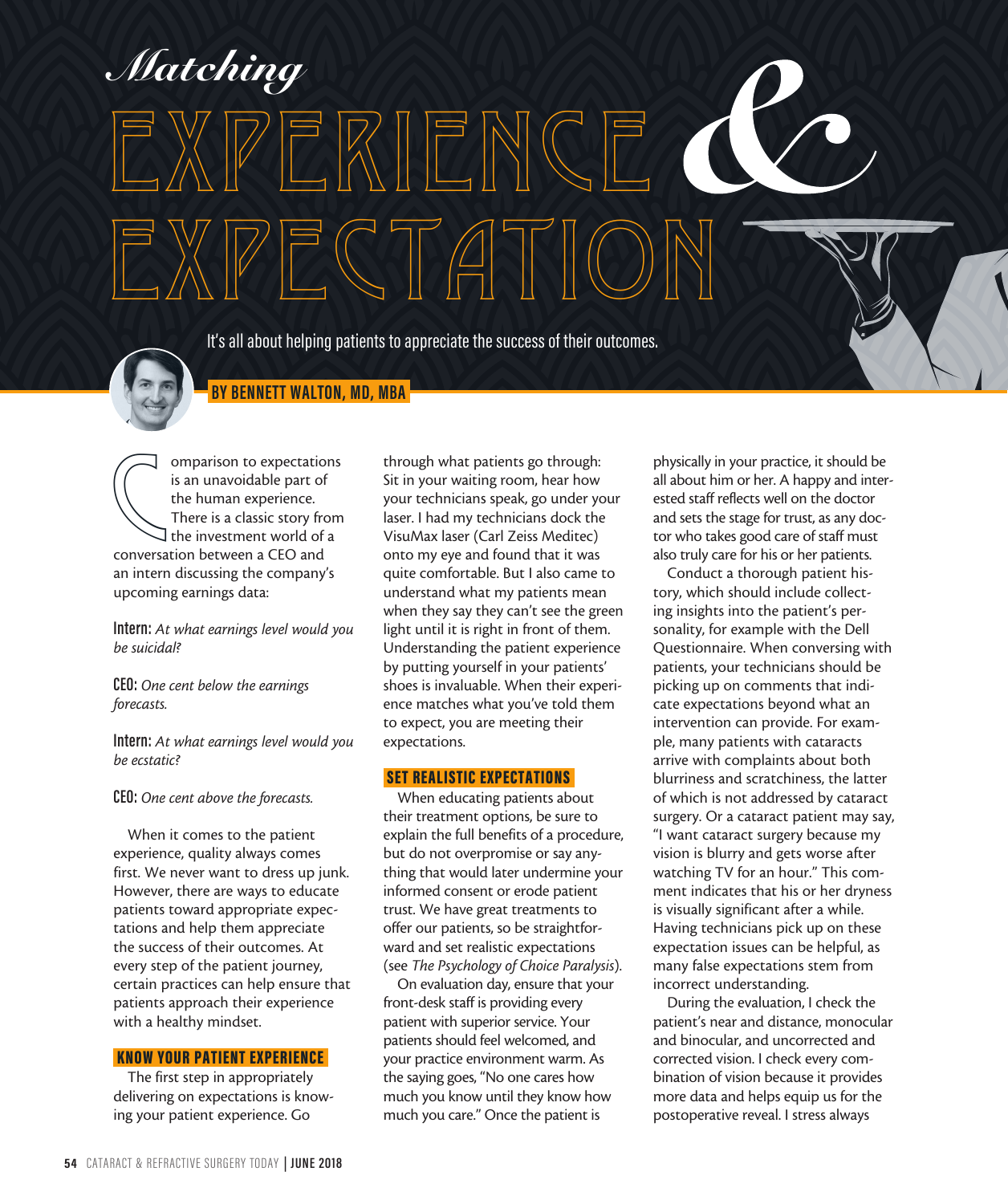resetting the chart to the 20/400 line to minimize the likelihood of having a patient sitting in a room with letters he or she can't see. Otherwise, there is a chance that the previous LASIK patient was happily seeing 20/10, but the next patient in the room is a postoperative day 1 cataract patient who thought her vision seemed great until she "couldn't see the chart." Don't show patients a line they cannot read; this wastes time and doesn't help anyone.

I also routinely use a range of diagnostic technologies. I particularly advise performing macular OCT and topography on every surgical patient. That does not mean you should bill for them all, but the knowledge is important. Patients will expect to be like their neighbor who saw 20/20 the day after surgery. If there is any reason why they may have a lower chance of that outcome, show it to them. If their topography shows irregular mires, show them theirs side by side with that of a normal eye. If they have irregular astigmatism with different axes on various topographies, show them why you have to make an educated guess on the toric alignment.

Last, put the information into a schematic, whether electronically or on paper, and explain: "The lens is in the middle. See that part? I'm going to remove the cataract right there. It will be nice and clear with your new lens. But remember, the light still goes through this cornea, which is irregular. Then, it will hit your retina, which still has the epiretinal membrane, and that will also impede that perfect vision. I think it will be a lot better and that you will be very happy, but remember, you will not see perfectly like your neighbor did." The preoperative portion of the patient experience is education-intensive and can help set the stage nicely by establishing realistic expectations.

#### APPRECIATE SUCCESS

Technicians may want to run through the schedule and keep

# THE PSYCHOLOGY OF CHOICE PARALYSI

Surgical and IOL options have increased significantly within the refractive and cataract spaces even in the past year. The approval of small-incision lenticule extraction (SMILE) for myopia adds a third option to LASIK and PRK, and extended depth of focus IOLs and new toric multifocals allow cataract and refractive lens exchange patients more options for a personalized plan.

At my practice, we mainly use eight different kinds of IOLs. Two of these can be yellow or clear; two can be aimed at distance, intermediate, or near; and four can target distance or intermediate. For two eyes, that equates to more than 40 combinations. From there, will it be laser or manual cataract surgery? Will we utilize a toric IOL or arcuate incisions? Will intraoperative aberrometry be used? We have all these options to offer patients, but that is not always a positive thing.

#### **LESSONS FROM PSYCHOLOGY**

The psychology literature shows that, the more choices a person has, the less likely he or she is to make any decision. One study was conducted in a grocery store with a display of gourmet jams. On some days, the display featured six varieties available for purchase. On other days, 24 varieties were available, and the larger display generated more interest. However, the study showed that, when it came time to make a purchase, shoppers who saw the larger display were one-tenth as likely to make a purchase as the shoppers who saw the smaller display. Offering more options resulted in dramatically fewer people making any purchase.

Another study looked at employer-sponsored retirement plans. When employees had more choices, fewer of them enrolled at all. So much for the benefits of personalization!

Even worse, having more choices actually reduces satisfaction for the same choice because

things rolling when they get to a day 1 postoperative patient, but do not let them rush. The first vision check is an important event. Start big at 20/400 and encourage blinking. Start binocular. Let patients see how happy they should be because, in general, our results are excellent and constantly improving.

there are both real and perceived increased opportunity costs. If you leave the grocery store and are told at checkout you win \$50 for being the thousandth customer, you'd be excited. But what if, as the thousandth customer, you could either take the \$50 or whatever was behind door number 1? If you took the \$50, it is the same good outcome, but you might always wonder what was behind that door.

#### **REDUCING CHOICE PARALYSIS**

To patients, all options are mysteries. They do not know what a diffractive, apodized, toric multifocal IOL is and why they may or may not benefit from its use. Our goal is to eliminate the thought, "What if I had chosen something else?"

The first tool to reduce choice paralysis is to simplify patient counseling. For cataracts, instead of 40 lens options, we discuss the visual outcome desired: (1) no glasses most of the time through a broad range of vision, (2) no glasses most of the time at distance vision, or (3) glasses all the time for best vision. With refractive surgery, we achieve simplicity by making our LASIK, PRK, and SMILE cost the same for patients so that it is easier to maintain trust when we recommend the best procedure for their eyes.

The second tool is effective communication about the status of the patient's eyes and lifestyle preferences. Effective communication establishes valuable trust and helps patients understand that certain lens options aren't good choices because they may have an irregular cornea or an epiretinal membrane or need to drive or fly planes at night.

#### **CONCLUSION**

As technology progresses rapidly and options multiply, don't keep adding lines to the menu. Keep refining your practice's communication to remain patient-friendly.

As stated above, never show a patient a line that he or she cannot see. Look back at the preoperative corrected or uncorrected vision for comparison, and show the patient the additional lines he or she gained. Although there is far more to vision than Snellen acuity, many people like